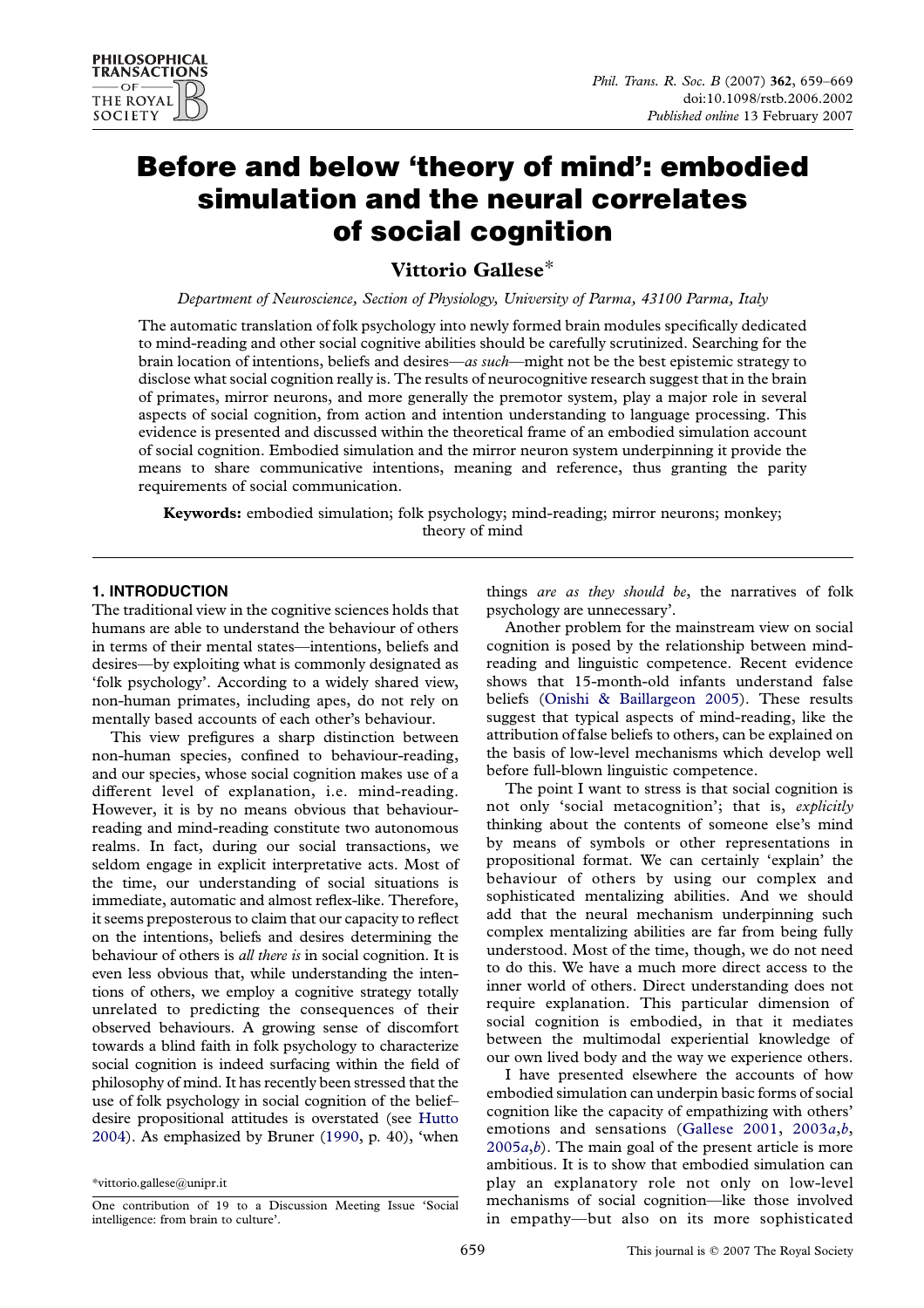aspects—like the attribution of mental states to others, and language. For this purpose, I briefly summarize the functional properties of the mirror neuron system in monkeys and humans. I show that this system is involved in different aspects of social cognition like action and intention understanding and social communication. I also show that the premotor system is at the basis of different aspects of the faculty of language. I conclude by introducing that the 'neural exploitation hypothesis', according to which a single functional mechanism, embodied simulation, is probably at the basis of various and important aspects of social cognition.

### 2. THE MIRROR NEURON SYSTEM FOR ACTIONS IN MONKEYS AND HUMANS

More than a decade ago, a new class of motor neurons, mirror neurons, was discovered in area F5 within the ventral premotor cortex of the macaque monkey. These neurons discharge not only when the monkey executes goal-related hand and/or mouth acts like grasping objects, but also when observing other individuals (monkeys or humans) executing similar actions [\(di Pellegrino](#page-9-0) et al. 1992; [Gallese](#page-9-0) et al. 1996; [Rizzolatti](#page-10-0) et al[. 1996;](#page-10-0) [Ferrari](#page-9-0) et al. 2003). Neurons with similar mirroring properties, matching action observation and execution, have also been discovered in a sector of the posterior parietal cortex reciprocally connected with area F5 (see [Rizzolatti](#page-10-0) et al. 2001; [Gallese](#page-9-0) et al. 2002; [Fogassi](#page-9-0) et al. 2005). It has been proposed that this 'direct matching' may underpin a direct form of action understanding [\(Gallese](#page-9-0) et al. 1996; [Rizzolatti](#page-10-0) et al. [1996](#page-10-0), [2001;](#page-10-0) [Gallese](#page-9-0) et al. 2004; [Rizzolatti & Craighero](#page-10-0) [2004](#page-10-0)) by exploiting embodied simulation, a specific mechanism by means of which the brain/body system models its interactions with the world ([Gallese 2001,](#page-9-0) [2003](#page-9-0)a,[b](#page-9-0), [2005](#page-9-0)a,[b](#page-9-0), [2006\)](#page-9-0).

In order to test the hypothesis that mirror neurons underpin action understanding via embodied simulation, we assessed their activation in conditions in which the monkey understands the meaning of the occurring action, but has no access to the visual features that activate mirror neurons. If mirror neurons really underpin action understanding, their activity should reflect the meaning of the observed action rather than its visual features. Experiments by Umiltà et al[. \(2001\)](#page-10-0) showed that F5 mirror neurons become active also during the observation of partially hidden actions, when the monkey can predict the action outcome, even in the absence of the complete visual information about it (Umiltà et al[. 2001\)](#page-10-0). Macaque monkey's mirror neurons therefore map actions made by others not just on the basis of their visual description, but also on the basis of the anticipation of the final goal of the action, by means of the activation of its motor representation in the observer's premotor cortex.

In another series of experiments, we showed that a particular class of F5 mirror neurons ('audio–visual mirror neurons') respond not only when the monkey executes and observes a given hand action, but also when it just hears the sound typically produced by the action [\(Kohler](#page-10-0) et al. 2002). These neurons respond to the sound of actions and discriminate between the

sounds of different actions, but do not respond to other similarly interesting sounds. In sum, the different modes of presentation of events intrinsically different, as sounds, images or willed motor acts, are nevertheless bound together within a simpler level of semantic reference, underpinned by the same network of audio– visual mirror neurons. The presence of such a neural mechanism within a non-linguistic species can be interpreted as the neural correlate of the dawning of a conceptualization mechanism ([Gallese 2003](#page-9-0)c; [Gallese &](#page-9-0) [Lakoff 2005\)](#page-9-0).

Different experimental methodologies and techniques have also demonstrated in the human brain the existence of a mirror neuron system matching action perception and execution. During action observation, there is a strong activation of premotor and parietal areas, the probable human homologue of the monkey areas in which mirror neurons were originally described (for review, see [Rizzolatti](#page-10-0) et al. 2001; [Gallese 2003](#page-9-0)a,[b](#page-9-0), [2006](#page-9-0); [Gallese](#page-9-0) et al. 2004; [Rizzolatti & Craighero 2004\)](#page-10-0). The mirror neuron system in humans is somatotopically organized, with distinct cortical regions within the premotor and posterior parietal cortices being activated by the observation/execution of mouth-, hand- and footrelated actions [\(Buccino](#page-8-0) et al. 2001). More recently, it has been shown that the mirror neuron system in humans is directly involved in the imitation of simple finger movements ([Iacoboni](#page-10-0) et al. 1999), as well as in learning previously never-practised complex motor acts [\(Buccino](#page-8-0) et al. 2004b).

A recent study by [Buxbaum](#page-8-0) et al. (2005) on posterior parietal neurological patients with 'ideomotor apraxia' has shown that they were not only disproportionately impaired in the imitation of transitive gestures, when compared with intransitive gestures, but also showed a strong correlation between imitation deficits and the incapacity of recognizing observed goal-related meaningful hand actions. These results further corroborate the notion that the same action representations underpin both action production and action understanding.

# 3. THE MIRROR NEURON SYSTEM FOR COMMU-NICATIVE ACTIONS IN MONKEYS AND HUMANS

The macaque monkey premotor area F5 also contains neurons related to mouth actions. In the most lateral part of area F5, we described a population of mirror neurons mostly related to the execution/observation of mouth-related actions (Ferrari et al[. 2003\)](#page-9-0). The majority of these neurons discharge when the monkey executes and observes transitive object-related ingestive actions, such as grasping, biting or licking. However, a small percentage of mouth-related mirror neurons discharge during the observation of communicative facial actions performed by the experimenter in front of the monkey ('communicative mirror neurons'; [Ferrari](#page-9-0) et al. 2003). These actions are affiliative gestures like lip-smacking and lips or tongue protrusion. A behavioural study showed that the observing monkeys correctly decoded these and other communicative gestures performed by the experimenter in front of them, because they elicited congruent expres-sive reactions (Ferrari et al[. 2003\)](#page-9-0). Communicative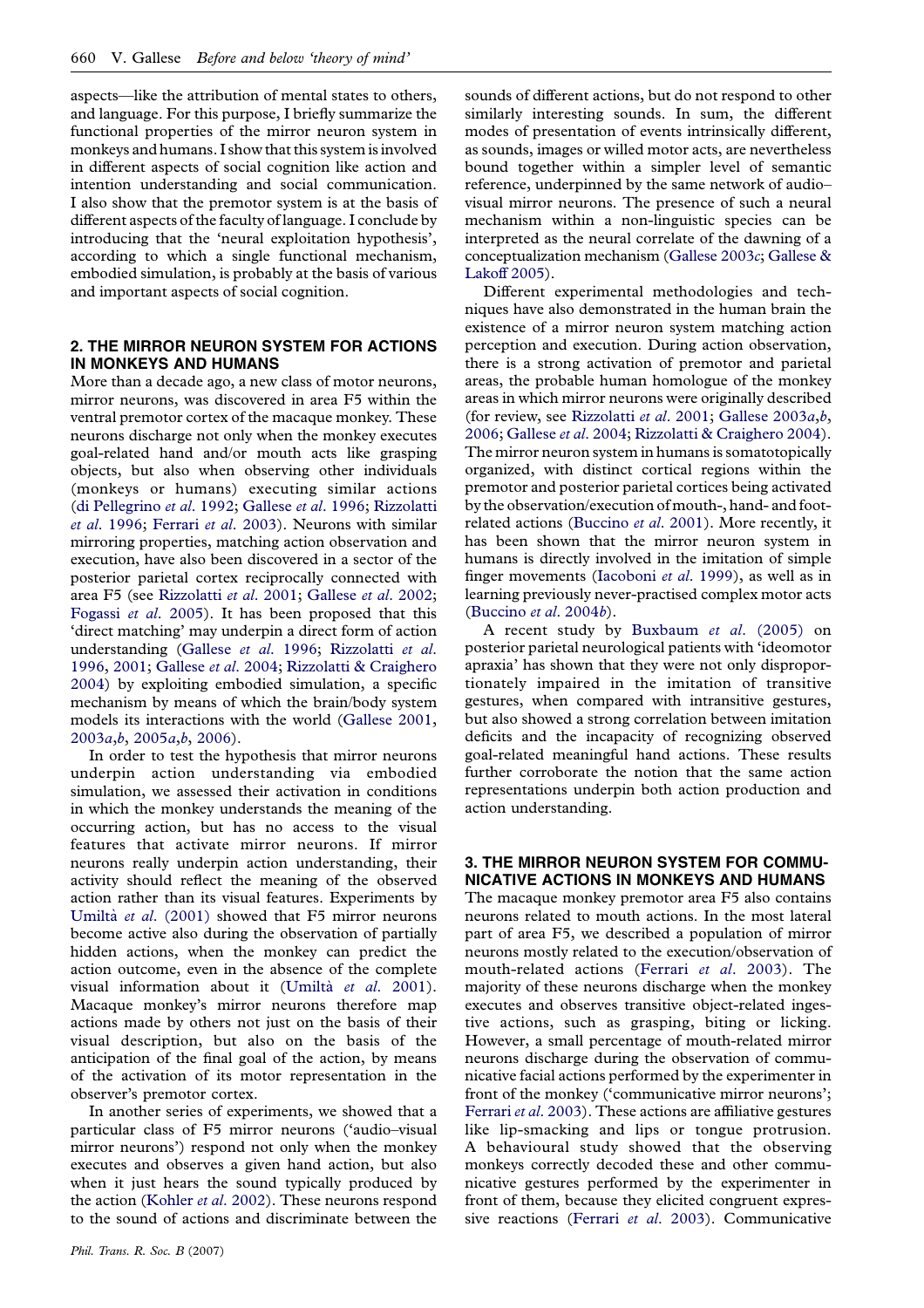mirror neurons could be an evolutionary precursor of social communication mediated by facial gestures.

A recent brain-imaging study, in which human participants observed mouth actions performed by humans, monkeys and dogs [\(Buccino](#page-8-0) et al. 2004a), corroborates this hypothesis. The observed mouth actions could be either object-directed, like a human, monkey or dog biting a piece of food, or communicative, like human silent speech, monkey lip-smacking and dog barking. The results showed that the observation of all biting actions led to the activation of the mirror neuron system, encompassing the posterior parietal and ventral premotor cortices ([Buccino](#page-8-0) et al. [2004](#page-8-0)a). Interestingly, the observation of communicative mouth actions led to the activation of different cortical foci according to the different observed species. The observation of human silent speech activated the pars opercularis of the left inferior frontal gyrus, the premotor sector of Broca's region. The observation of monkey lip-smacking activated a smaller part of the same region bilaterally. Finally, the observation of the barking dog activated only extra-striate visual areas.

Actions belonging to the motor repertoire of the observer (e.g. biting and speech-reading) or very closely related to it (e.g. monkey's lip-smacking) are mapped on the observer's motor system. Actions that do not belong to this repertoire (e.g. barking) are mapped and, henceforth, categorized on the basis of their visual properties. These results show two things. First, the activation of the mirror neuron system is proportionate to the degree of congruence between the observed actions and the observer's motor repertoire (see also [Calvo-](#page-8-0)[Merino](#page-8-0) et al. 2005). Second, embodied simulation is not the only mechanism mediating action understanding. What I take to be crucially different between the understanding mediated by embodied simulation and that mediated by the cognitive interpretation of a visual scene (as in the case of the observed barking dog) is the quality of the experience coupled with the understanding. Only the embodied simulation mediated by the activation of the mirror neuron system enables the capacity of knowing 'how it feels'to perform a given action. Only this mechanism enables intentional attunement with the observed agent [\(Gallese 2006](#page-9-0)).

The involvement of the motor system during observation of communicative mouth actions is also testified by the results of a transcranial magnetic simulation (TMS) study by Watkins et al[. \(2003\)](#page-10-0), in which they showed that the observation of silent speech-related lip movements enhanced the size of the motor-evoked potential in lip muscles. This effect was lateralized to the left hemisphere. Consistent with the brain-imaging data of [Buccino](#page-8-0) *et al.* (2004*a*), the results of Watkins et al[. \(2003\)](#page-10-0) show that the observation of communicative, speech-related mouth actions facilitates the excitability of the motor system involved in the production of the same actions.

# 4. THE MIRROR NEURON SYSTEM FOR ACTIONS AND THE UNDERSTANDING OF INTENTIONS

What does the presence of mirror neurons in different species of primates such as macaques and humans tell us about the evolution of social cognition? The evidence collected so far seems to suggest that the mirror neuron system for actions is sophisticated enough to enable its exploitation for social purposes. This matching mechanism indeed supports social facilitation in monkeys. It has recently been shown that the observation and hearing of noisy eating actions facilitates eating behaviour in pigtailed macaque monkeys [\(Ferrari](#page-9-0) et al. 2005).

Another recently published study shows that the pigtailed macaque monkeys recognize when they are imitated by a human experimenter ([Paukner](#page-10-0) et al. [2005](#page-10-0)). The pigtailed macaques preferentially look at an experimenter imitating the monkeys' object-directed actions when compared with an experimenter manipulating an identical object, but not imitating their actions. Since both experimenters acted in synchrony with the monkeys, the monkeys based their gaze preference not on temporal contingency, but evidently took into account the structural components of the experimenters' actions.

Even if it is true, as repeatedly stated, that macaque monkeys are not capable of *motor* imitation—though recent evidence by Subiaul et al[. \(2004\)](#page-10-0) shows that they are capable of *cognitive* imitation—the study by [Paukner](#page-10-0) et al. (2005) nevertheless shows that macaque monkeys do entertain the capacity to discriminate between very similar goal-related actions on the basis of their degree of similarity with the goal-related actions the monkeys themselves have just executed. This capacity appears to be cognitively sophisticated, because it implies a certain degree of metacognition in the domain of purposeful actions.

But monkeys do not entertain the full-blown mentalization typical of humans. Thus, since both species do have mirror neurons, what makes humans different? The easiest answer is, of course, the presence of language. This answer, though, is at least partly question-begging, because it only transposes the human cognitive endowment to be explained. Furthermore, it implies a perfect overlap between language and our mentalizing abilities. A discussion of this debated issue is beyond the scope and space limits of this article, but I will come back to the issues of language and the evolution of social cognition in the final sections.

At present, we can only make hypotheses about the relevant and still poorly understood neural mechanisms underpinning the mentalizing abilities of humans. In particular, we do not have a clear neuroscientific model of how humans understand the intentions promoting the actions of others they observe. When an individual starts a movement aimed to attain a goal, such as picking up a pen, they have clearly in mind what they are going to do, for example writing a note on a piece of paper. In this simple sequence of motor acts, the final goal of the whole action is present in the agents' mind and is somehow reflected in each motor act of the sequence. The action *intention*, therefore, is set before the beginning of the movements. This also means that when we are going to execute a given action, we can also predict its consequences.

However, in social contexts, a given act can be originated by very different intentions. Suppose, one sees someone else grasping a cup. Mirror neurons for grasping will most probably be activated in the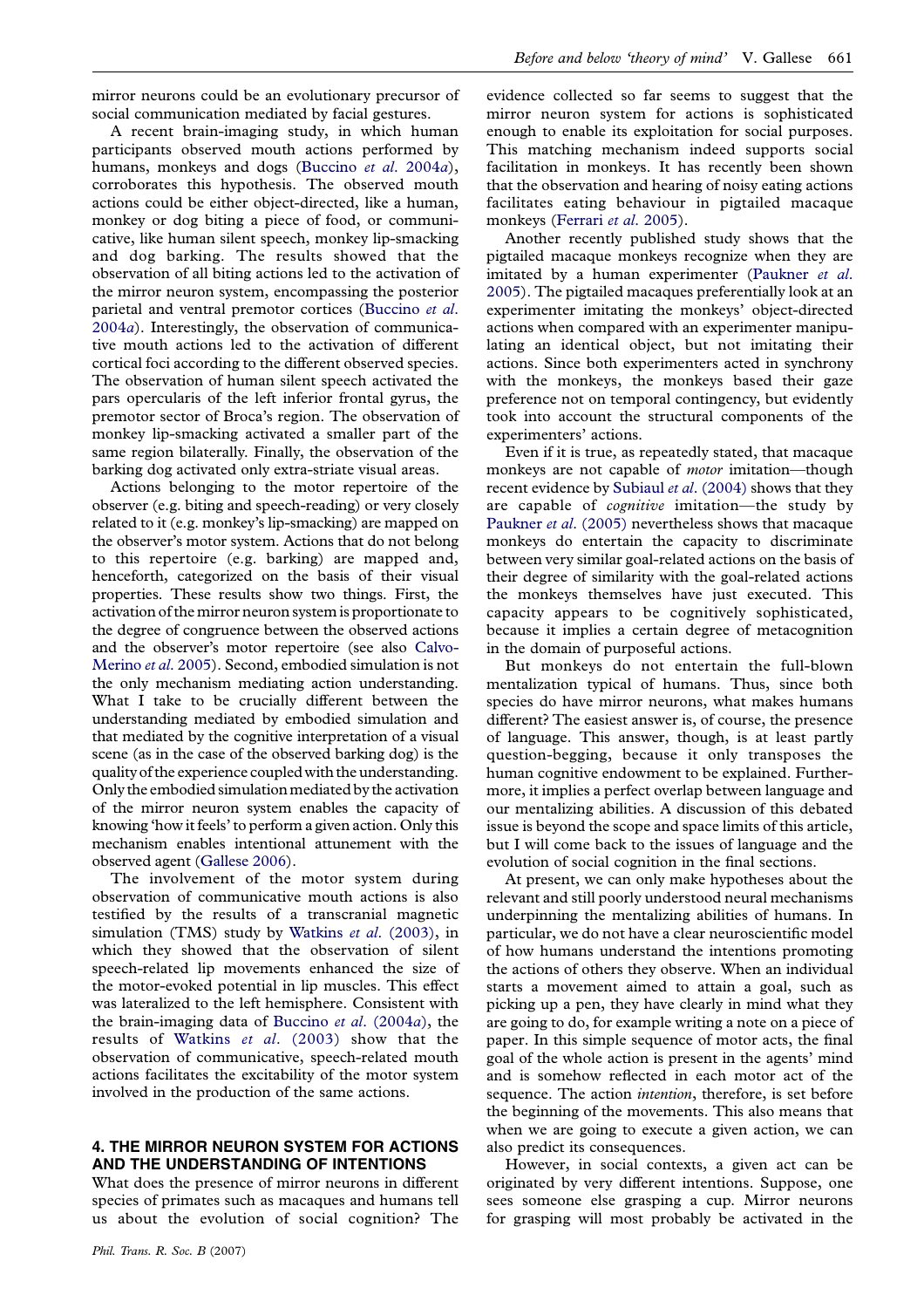observer's brain. A simple motor equivalence between the observed act and its motor representation in the observer's brain, though, can only tell us what the act is (it is a grasp) and not  $why$  it occurred. This has led us to argue against the relevance of mirror neurons for social cognition and, in particular, for determining the intentions of others (see [Jacob & Jeannerod 2005](#page-10-0)).

We should ask ourselves the following question: what does it mean to determine the intention of the action of someone else? I propose a deflationary answer. Determining why a given act (e.g. grasping a cup) was executed can be equivalent to detecting the goal of the still not executed and impending subsequent act (e.g. bringing the cup to the mouth).

These issues were experimentally addressed with a functional magnetic resonance imaging (fMRI) study [\(Iacoboni](#page-10-0) et al. 2005). Volunteers watched three kinds of stimuli: hand grasping acts without a context; context only (a scene containing objects); and hand grasping acts embedded in contexts. In the latter condition, the context suggested the intention associated with the grasping (either drinking or cleaning up). The observation of motor acts embedded in contexts, compared with the other two conditions, yielded a significant signal increase in the posterior part of the inferior frontal gyrus and the adjacent sector of the ventral premotor cortex, where hand actions are represented. Thus, premotor mirror areas—areas active during the execution and the observation of action—previously thought to be involved only in action recognition—are actually also involved in understanding the 'why' of action, i.e. the intention of promoting it. These results suggest that for simple actions such as those employed in this study, the ascription of intentions occurs by default and it is underpinned by the mandatory activation of an embodied simulation mechanism ([Gallese 2006](#page-9-0); see also [Gallese & Goldman 1998\)](#page-9-0).

The neurophysiological mechanism at the basis of the relationship between intention detection and action prediction was recently clarified. Fogassi et al[. \(2005\)](#page-9-0) described a class of parietal mirror neurons whose discharge during the observation of an act (e.g. grasping an object) is conditioned by the type of notyet-observed subsequent act (e.g. bringing the object to the mouth), specifying the overall action intention. This study shows that parietal mirror neurons discharge in association with the execution/observation of motor acts (grasping) only when they are embedded in a specific action aimed at a more specific distal goal. It must be emphasized that the neurons discharge before the monkey itself executes, or observes the experimenter starting, the second motor act (bringing the object to the mouth or placing it into the cup). Single motor acts are dependent on each other, as they participate in the overarching distal goal of an action, thus forming pre-wired intentional chains, in which each subsequent motor act is facilitated by the previously executed one.

This suggests that in addition to recognizing the goal of the observed motor act, mirror neurons allow the observing monkey to predict the agent's next act, henceforth the action overall intention. This mechanism can also be interpreted as the precursor of more sophisticated intention understanding abilities, such as those characterizing our species.

The mechanism of intention understanding just described appears to be rather simple, i.e. depending on which motor chain is activated, the observer is going to activate the motor schema of what, most probably, the agent is going to do. How can such a mechanism be formed? The statistical frequency of act sequences, as they are habitually performed or observed in the social environment, could constrain preferential paths of act inferences/predictions. This could be accomplished by chaining together different motor schemata. At the neural level, this would be equivalent to the chaining of different populations of mirror neurons coding not only the observed motor act, but also those that would normally follow in a given context.

Ascribing intentions would therefore consist in predicting a forthcoming new goal. According to this perspective, action prediction and the ascription of intentions are related phenomena, underpinned by the same functional mechanism, i.e. embodied simulation. In contrast with what mainstream cognitive science would maintain, action prediction and the ascription of intentions—at least of simple intentions—do not appear to belong to different cognitive realms, but are both related to embodied simulation mechanisms underpinned by the activation of chains of logically related mirror neurons.

The neuroscientific evidence presented so far shows that our brains, as well as those of macaques, have developed a basic functional mechanism, embodied simulation, which can provide a direct access to the meaning of the actions and intentions of others. This evidence suggests that many aspects of social cognition are tractable at the neural level of description. Let us now examine to what extent the embodied simulation account of social cognition can also be applied to the most distinctive aspect of human social cognition, i.e. language.

# 5. SOCIAL COGNITION AND LANGUAGE

Any account of human social cognition cannot get away from language. Language is the most specific hallmark of what it means to be human. The search for where and how language evolved and the study of the functional mechanisms at the basis of the language capacity become toolkits to explore human nature. In spite of a very long history of studies and speculations, the intimate nature of language and the evolutionary process producing it still remain somewhat elusive. One reason for such elusiveness stems from the complexity and multidimensional nature of language. What do we refer to when we investigate the language faculty and its evolution? Is language the outcome of a dedicated system, or does it include more general cognitive abilities?

What can a neuroscientific perspective add to such a controversial debate, and how can it help in clarifying social cognition? A possible starting point is to consider the fact that human language for most of its history has been just spoken language. This may suggest that language most probably evolved in order to provide individuals with a more powerful and flexible social cognitive tool to share, communicate and exchange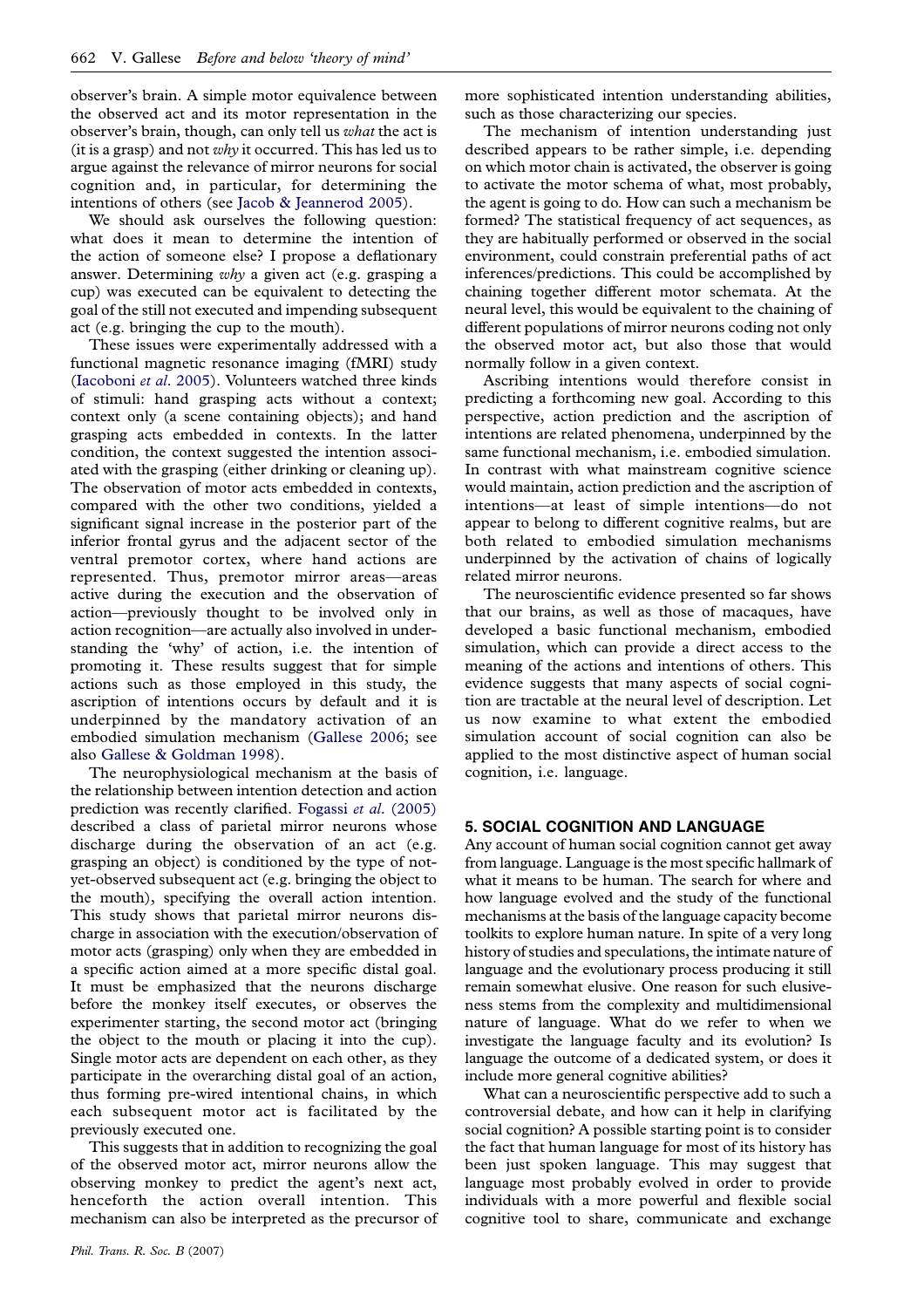knowledge [\(Tomasello](#page-10-0) et al. 2005). According to this perspective, the social dimension of language becomes crucial for its understanding.

In §§6–8, I will address the issue of the relation among the faculty of language, action and embodied simulation. I will show that when processing language, humans show activation of the motor system. This activation occurs at different levels. The first level can be defined as 'motor simulation at the vehicle level', and pertains to the phono-articulatory aspects of language. The second level can be defined as 'motor simulation at the content level', and concerns the semantic content of a word, verb or proposition. Finally, I will briefly touch upon the topic of syntax.

#### 6. EMBODIED SIMULATION AND LANGUAGE: MOTOR SIMULATION AT THE VEHICLE LEVEL

Broca's region, traditionally considered as an exclusive speech production area, contains representations of orofacial gestures and hand actions, and it is known to be part of the mirror neuron system (for review, see [Bookheimer 2002;](#page-8-0) [Rizzolatti & Craighero 2004](#page-10-0); [Nishitani](#page-10-0) et al. 2005). In a TMS experiment, [Fadiga](#page-9-0) et al[. \(2002\)](#page-9-0) showed that listening to phonemes induces an increase of motor-evoked potentials (MEPs) amplitude recorded from the tongue muscles involved in their execution. This result was interpreted as an acoustically related resonance mechanism at the phonological level. These results have been comple-mented by a TMS study of Watkins et al[. \(2003\)](#page-10-0), who showed that listening to and viewing speech gestures enhanced the amplitude of MEPs recorded from the lip muscles. An activation of motor areas devoted to speech production during passive listening to phonemes has recently also been demonstrated in an fMRI study ([Wilson](#page-10-0) et al. 2004). Finally, [Watkins & Paus](#page-10-0) [\(2004\)](#page-10-0) showed that during auditory speech perception, the increased size of the MEPs obtained by TMS over the face area of the primary motor cortex correlated with cerebral blood flow increase in Broca's area.

It is worth noting that not only speech perception, but also covert speech activates phono-articulatory simulation within the motor system. [McGuigan &](#page-10-0) [Dollins \(1989\)](#page-10-0) showed with electromyography that the tongue and lip muscles are activated in covert speech in the same way as during overt speech. An fMRI study by [Wildgruber](#page-10-0) et al. (1996) showed primary motor cortex activation during covert speech. A recent study by [Aziz-Zadeh](#page-8-0) et al. (2005) showed covert speech arrest after transient inactivation with repetitive transcranial magnetic simulation (rTMS) over the left primary motor cortex and left BA44.

The above-mentioned presence in Broca's region of both hand and mouth motor representations is crucial not only for the evolution of language [\(Rizzolatti &](#page-10-0) [Arbib 1998;](#page-10-0) [Corballis 2002](#page-9-0), [2004;](#page-9-0) [Arbib 2005](#page-8-0); [Gentilucci & Corballis 2006\)](#page-9-0), but also for its ontogeny. Developmental psychologists have shown the existence of a close relationship between the development of manual and oral motor skills. [Goldin-Meadow \(1999\)](#page-9-0) proposed that speech production and speech-related hand gestures could be considered as outputs of the same process. Canonical babbling in children aged 6–8

months is accompanied by rhythmic hand movements [\(Masataka 2001\)](#page-10-0). Hearing babies born to deaf parents display hand actions with a babbling-like rhythm. Manual gestures pre-date early development of speech in children, and predict later success even up to the twoword level ([Iverson & Goldin-Meadow 2005\)](#page-10-0).

It must be emphasized that the same intimate relationship between manual and oral language-related gestures persists in adulthood. Several pioneering works by Gentilucci and colleagues ([Gentilucci 2003;](#page-9-0) [Gentilucci](#page-9-0) et al. 2001, [2004](#page-9-0)a,[b](#page-9-0)) have demonstrated a close relationship between speech production and the execution/observation of arm and hand gestures. In one of these studies [\(Gentilucci](#page-9-0) et al. 2004a), participants were required either to grasp and bring to the mouth fruits of different size like a cherry or an apple, or to observe the same actions performed by someone else, while simultaneously uttering the syllable 'ba'. The results showed that the second formant of the vowel 'a' (related to tongue position) increased when they executed or observed the act of bringing the apple (the larger object) to the mouth, or its pantomime, with respect to when they did the same with the cherry (the smaller object).

The execution/observation of the action of bringing an object to the mouth activates a mouth articulation posture probably related to food manipulation, which selectively influences speech production. This suggests that the system involved in speech production shares (and may derive from) the neural premotor circuit involved in the control of hand/arm actions.

In another related study [\(Gentilucci](#page-9-0) et al. 2004b), both adults and 6-year-old children were required to observe grasping and bringing to the mouth actions performed by others while uttering the syllable 'ba'. The results showed that the different observed actions influenced lip-shaping kinematics and voice formants. The observation of grasping influenced the first formant (which is related to mouth opening), while the observation of bringing to the mouth, as in the previous experiment, influenced the second formant of the voice spectrum, related to tongue position. It must be stressed that the effects on speech were greater in children. This study indicates that action observation induces the activation of the normally subsequent motor act in the observer; that is, mouth grasping when observing hand grasping and chewing when observing bringing to the mouth. This in turn affects speech production. As proposed by the authors of this study, this mechanism may have enabled the transfer from a primitive arm gesture communication system to speech. Given the stronger effects displayed by the children when compared with the adults, the same mechanism could be useful during speech learning in infancy.

In a very recent paper, [Bernardis & Gentilucci](#page-8-0) [\(2006\)](#page-8-0) asked participants to pronounce words (e.g. bye-bye, stop), to execute communicative arm gestures with the same meaning or to emit the two communication signals simultaneously. The results showed that the voice spectra of spoken words were reinforced by the simultaneous execution of the corresponding-inmeaning gesture when compared with those of word pronunciation alone. This was not observed when the gesture was meaningless. Conversely, pronouncing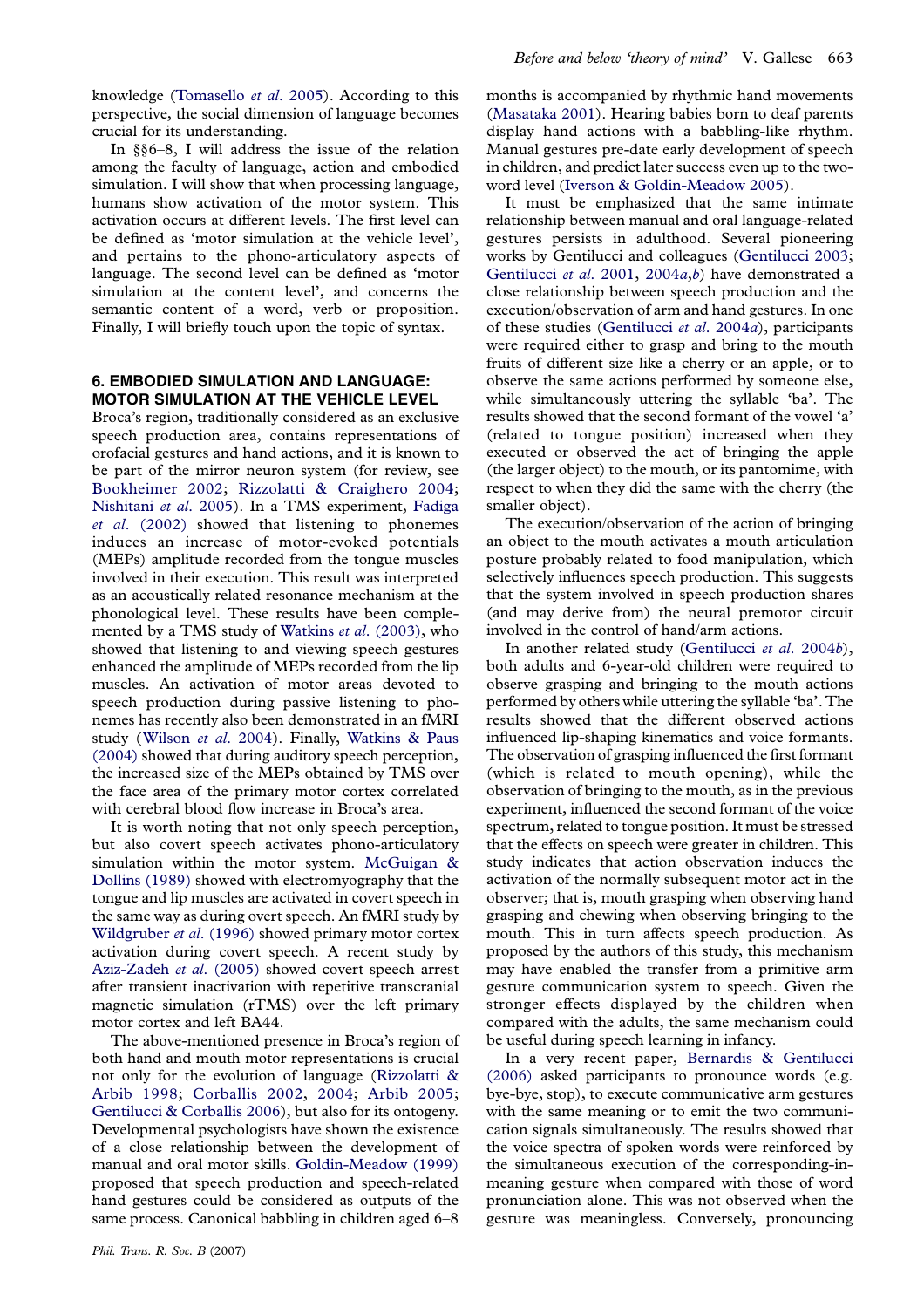words tended to inhibit the simultaneous execution of the gesture, as shown by the slowing down of the arm kinematics parameters. Comparable effects were not observed when pseudo-words were pronounced.

The results therefore showed that the word and the corresponding-in-meaning communicative gesture influenced each other when they were emitted simultaneously. The second formant in the voice spectra was higher when the word was pronounced together with the gesture. No modification in the second formant was observed when executing a meaningless arm movement, which nevertheless involved the same joints as the three meaningful gestures. Conversely, the second formant of a pseudo-word was not affected by the meaningful gestures.

Next, it was tested whether observing word pronunciation during gesture execution affected verbal responses in the same way as emitting the two signals. The voice spectra of words pronounced in response to simultaneously listening to and observing the speaker making the corresponding-in-meaning gesture were reinforced, just as they were by the simultaneous emission of the two communication signals.

The results of this elegant study seem to suggest that spoken words and symbolic communicative gestures are coded as a single signal by a unique communication system within the premotor cortex. The involvement of Broca's area in translating the representations of communicative arm gestures into mouth articulation gestures was recently confirmed by transient inactivation of BA44 with rTMS [\(Gentilucci](#page-9-0) et al[. 2006\)](#page-9-0). Since this brain region contains mirror neurons, it is most probable that through embodied simulation the communicative meaning of gestures is fused with the articulation of sounds required to express them in words.

# 7. EMBODIED SIMULATION AND LANGUAGE: MOTOR SIMULATION AT THE CONTENT LEVEL

The meaning of a sentence, regardless of its content, has been classically considered to be understood by relying on symbolic, amodal mental representations [\(Pylyshyn 1984;](#page-10-0) [Fodor 1998\)](#page-9-0). An alternative hypothesis, now more than 30 years old, assumes that the understanding of language relies on 'embodiment' [\(Lakoff & Johnson 1980,](#page-10-0) [1999](#page-10-0); [Lakoff 1987](#page-10-0); [Glenberg](#page-9-0) [1997](#page-9-0); [Barsalou 1999](#page-8-0); [Glenberg & Robertson 2000;](#page-9-0) Pulvermüeller 1999, [2002,](#page-10-0) [2005;](#page-10-0) [Gallese 2003](#page-9-0)c; [Feld](#page-9-0)[man & Naranayan 2004;](#page-9-0) [Gallese & Lakoff 2005;](#page-9-0) [Gentilucci & Corballis 2006](#page-9-0)).

According to the embodiment theory, for actionrelated sentences, the neural structures presiding over action execution should also play a role in understanding the semantic content of the same actions when verbally described. Empirical evidence shows this to be the case. [Glenberg & Kaschak \(2002\)](#page-9-0) asked participants to judge if a read sentence was sensible or nonsense by moving their hand to a button, requiring movement away from the body (in one condition) or towards the body (in the other condition). Half of the sensible sentences described action towards the reader and half away. Readers responded faster to sentences describing actions whose direction was congruent with

Phil. Trans. R. Soc. B (2007)

the required response movement. This clearly shows that action contributes to sentence comprehension.

The most surprising result of this study, though, was that the same interaction between sentence movement direction and response direction was also found with abstract sentences describing transfer of information from one person to another, such as 'Liz told you the story' versus 'you told Liz the story'. These latter results extend the role of action simulation to the understanding of sentences describing abstract situations. Similar results were recently published by other authors ([Borghi](#page-8-0) et al. 2004; [Matlock 2004](#page-10-0)).

A prediction of the embodiment theory of language understanding is that when individuals listen to actionrelated sentences, their mirror neuron system should be modulated. The effect of this modulation should influence the excitability of the primary motor cortex, henceforth the production of the movements it controls. To test this hypothesis, we carried out two experiments ([Buccino](#page-8-0) et al. 2005). In the first experiment, by means of single-pulse TMS, either the hand or the foot/leg motor areas in the left hemisphere were stimulated in distinct experimental sessions, while participants were listening to sentences expressing hand and foot actions. Listening to abstract content sentences served as a control. MEPs were recorded from hand and foot muscles. Results showed that MEPs recorded from hand muscles were specifically modulated by listening to hand action-related sentences, as were MEPs recorded from foot muscles by listening to foot action-related sentences.

In the second behavioural experiment, participants had to respond with the hand or the foot while listening to sentences expressing hand and foot actions when compared with abstract sentences. Coherently, with the results obtained with TMS, reaction times of the two effectors were specifically modulated by the effectorcongruent heard sentences. These data show that processing sentences describing actions activates different sectors of the motor system, depending on the effector used in the listened action.

Several brain-imaging studies have shown that processing linguistic material in order to retrieve its meaning activates regions of the motor system congruent with the processed semantic content. [Hauk](#page-9-0) et al[. \(2004\)](#page-9-0) showed in an event-related fMRI study that silent reading of words referring to face, arm or leg actions led to the activation of different sectors of the premotor–motor areas that were congruent with the referential meaning of the read action words. [Tettamanti](#page-10-0) et al. (2005) showed that listening to sentences expressing actions performed with the mouth, the hand and the foot produces activation of different sectors of the premotor cortex, depending on the effector used in the listened action-related sentence. These activated sectors correspond, albeit only coarsely, with those active during the observation of hand, mouth and foot actions ([Buccino](#page-8-0) et al. 2001).

These data support the notion that the mirror neuron system is involved not only in understanding visually presented actions, but also in mapping acoustically presented action-related sentences. The precise functional relevance of the involvement of action embodied simulation for language understanding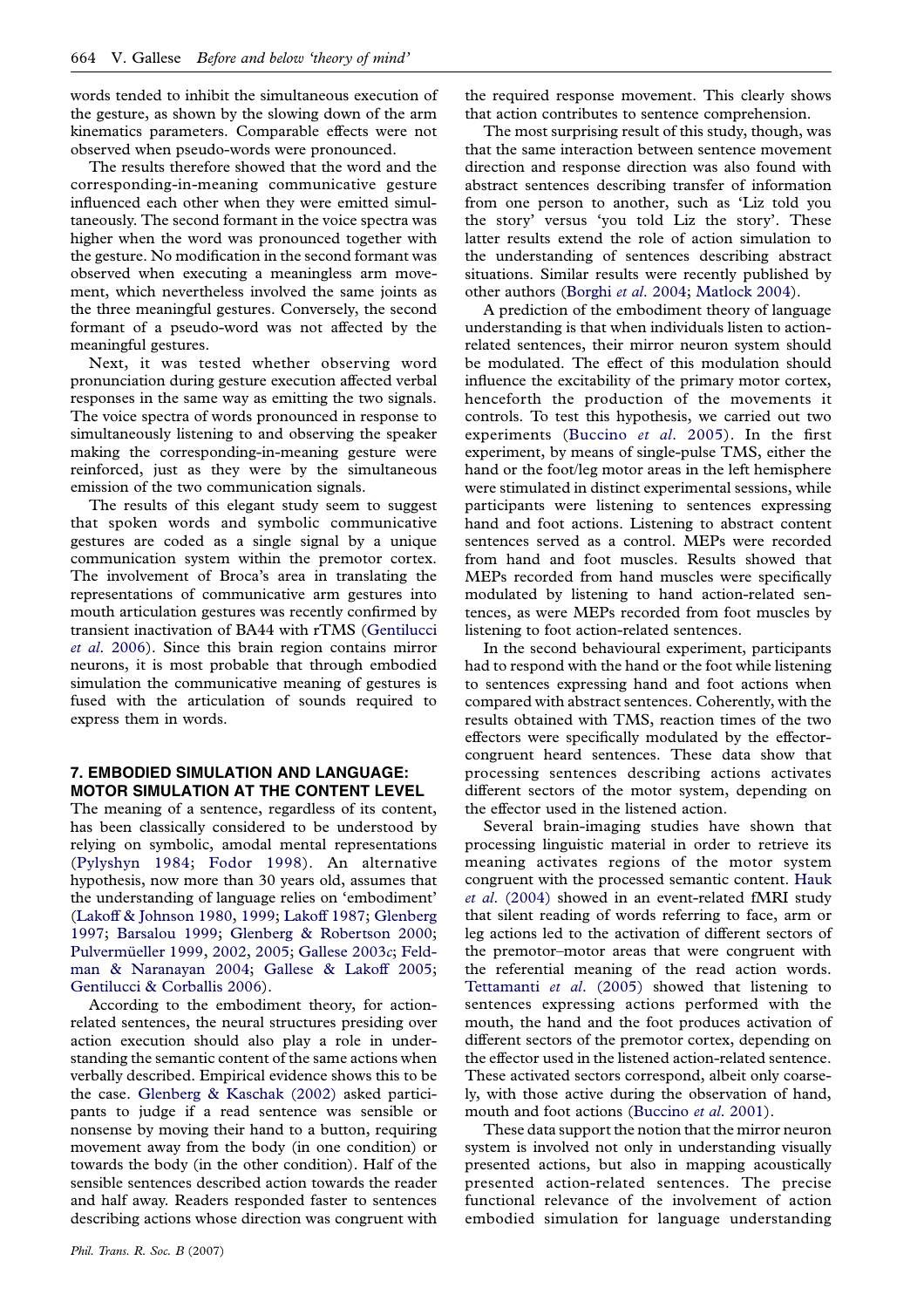remains unclear. One could speculate that such an involvement is purely parasitic, or, at best, reflects motor imagery induced by the upstream understanding process. The study of the spatio-temporal dynamic of language processing becomes crucial in settling this issue. Evoked readiness potential (ERP) experiments on silent reading of face-, arm- and leg-related words showed category-specific differential activations approximately 200 ms after word onset. Distributed source localization performed on stimulus-triggered ERPs showed different somatotopically arranged activation sources, with a strongest inferior frontal source for face-related words and a maximal superior central source for leg-related words (Pulvermüeller et al. 2000).

This dissociation in brain activity patterns supports the idea of stimulus-triggered early lexico-semantic processes taking place within the premotor cortex. In order to control for a putative role of motor preparation processes in determining that effect, the same group of researchers carried out experiments in which the same response—a button press with the left index finger—was required for all words ([Hauk &](#page-9-0) Pulvermüeller 2004). The results showed a persistence of the early activation difference between face- and legrelated words, thus ruling out the motor preparation hypothesis. Pulvermüeller et al.  $(2003)$  used magnetoencephalography to investigate the time course of cortical activation underlying the magnetic mismatch negativity elicited by hearing a spoken action-related word. The results showed that auditory areas of the left superior temporal lobe became active 136 ms after the information in the acoustic input was sufficient for identifying the word, and activation of the left inferior frontal cortex followed after an additional delay of 22 ms.

In sum, although these results are far from being conclusive on the effective relevance of the embodied simulation of action for language understanding, they show that simulation is specific, automatic and has a temporal dynamic compatible with such a function. More inactivation studies will be required to validate what at present is a little more than a plausible hypothesis.

#### 8. EMBODIED SIMULATION, ACTION AND SYNTAX

I have reviewed in the previous sections empirical evidence demonstrating a consistent involvement of action and motor cortical circuits in various aspects of social cognition, including the processing of language. We should now frame what we have discussed so far about action, social cognition and language within an evolutionary perspective, and in doing so, introduce syntax.

Hauser et al[. \(2002\)](#page-9-0) proposed to differentiate two domains within the language faculty: a 'narrow language faculty' (LFN), encompassing aspects that are specific to language, and a 'broad language faculty', supposedly inclusive of more general cognitive functions, not unique to humans, but shared with non-human animals. According to the same proposal, at the core of LFN is 'recursion', a specifically human computational mechanism at the basis of language grammar, which, nevertheless, might have evolved for functions other than language. The merit of this proposal in my opinion

lies in its greater evolutionary plausibility in comparison with alternative discontinuist views, like those positing a linguistic 'big-bang' out of which full-blown human language supposedly emerged ([Bickerton 1995](#page-8-0)). It should be emphasized that even critics of the 'recursion-only hypothesis' applauded the merit of abandoning a monolithic view of language (see [Pinker & Jackendoff 2005\)](#page-10-0).

If embodied simulation is crucial in social cognition, language being the most distinctively human component of social cognition, syntax appears to be a crucial domain in which the relevance of embodied simulation for human social cognition can be tested. Syntax is a basic ingredient of the LFN, as defined by [Hauser](#page-9-0) et al. [\(2002\)](#page-9-0). According to the modular approach to syntax, syntactic processing is typically operated by a serial parsing encapsulated system, in which the initial phase of processing has access only to information about syntax. According to Fodor [\(1983](#page-9-0), p. 77), '*.*to show that [the syntactic] system is penetrable (hence informationally unencapsulated), you would have to show that its processes have access to information that is not specified at any of the levels of representation that the language input system computes'.

Recent behavioural studies, though, show that the syntactic system *is* penetrable. Syntactic ambiguities are evaluated using non-linguistic constraints like realworld properties of referential context. Empirical research shows that humans continuously define linguistically relevant referential domains by evaluating sentence information against the situation-specific affordances. These affordances are not encoded as part of the linguistic representation of a word or phrase. Listeners use predicate-based information, like action goals, to anticipate upcoming referents. For example, a recent study by [Chambers](#page-8-0) et al. (2004) shows that syntactic decisions about ambiguous sentences are affected by the number of referential candidates that can afford the action evoked by the verb in the unfolding sentence. These results suggest that even a key component of the supposed LFN is intimately intertwined with action and its embodied simulation.

A further evidence of the involvement of goal-related action with syntax comes from the fMRI studies, showing a clear relationship between the premotor system and the mapping of sequential events. [Schubotz & von Cramon \(2004\)](#page-10-0) contrasted the observation of biological hand actions with that of abstract motion (movements of geometric shapes). In both conditions, 50% of the stimuli failed to attain the normally predictable end-state. The task of participants was to indicate whether the actions were performed in a goal-directed manner or not, and whether the abstract motions were performed regularly or not. Results showed that both conditions elicited significant activation within the ventral premotor cortex. In addition, the prediction of biological actions also activated BA44/45, which is part of the mirror neuron system. [Schubotz & von Cramon \(2004\)](#page-10-0) concluded that their findings point to a basic premotor contribution to the representation or processing of sequentially structured events. This contribution appears to be even more specifically related to language, as the fMRI studies have shown selective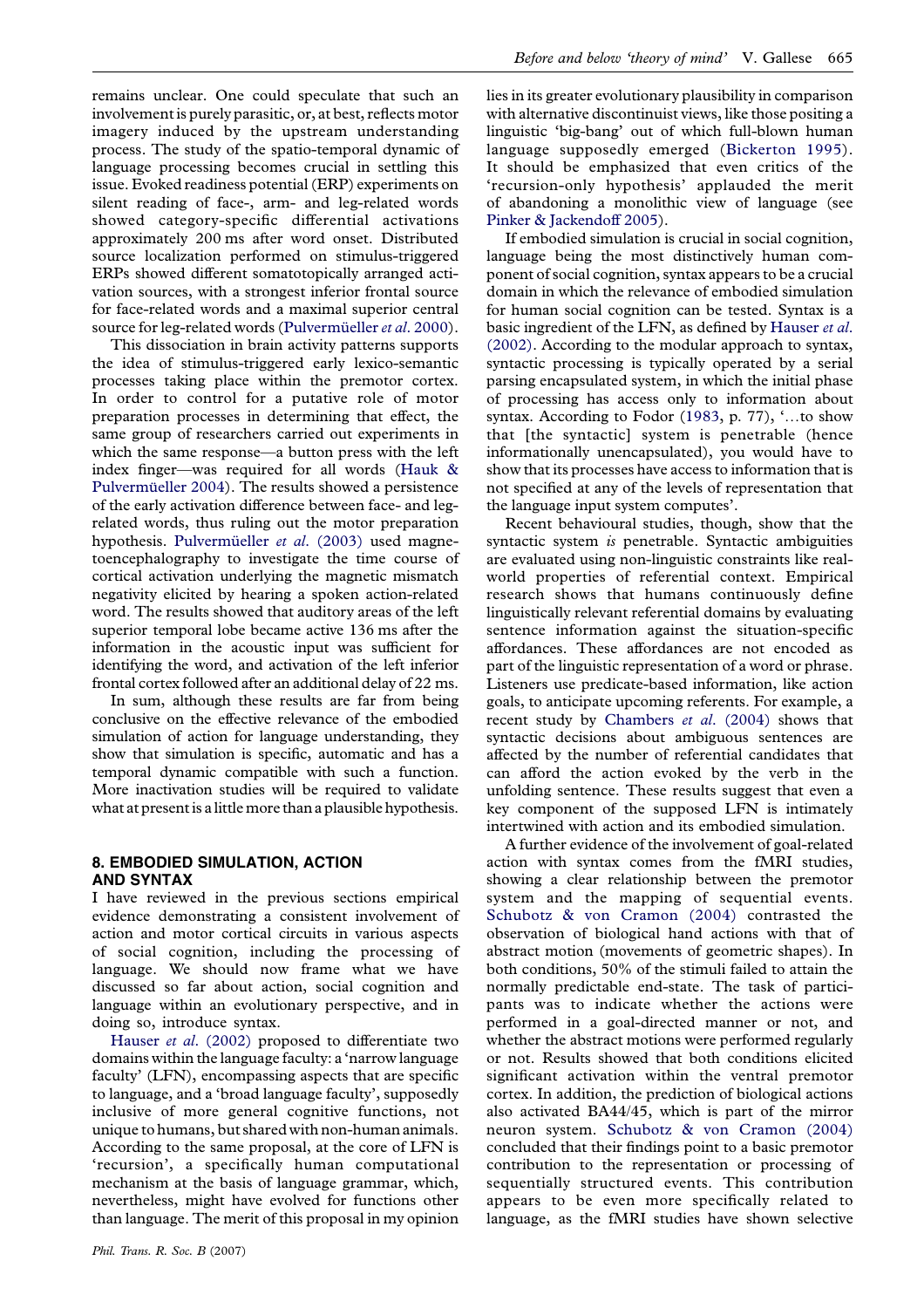activation of premotor BA44 during the acquisition of artificial linguistic grammars characterized by longdistance, non-local syntactic dependencies ([Tettamanti](#page-10-0) et al[. 2002;](#page-10-0) [Musso](#page-10-0) et al. 2003; see also [Friederici 2004\)](#page-9-0).

We said that the human language faculty is grounded in the unique ability to process hierarchically structured recursive sequences, configured as a phrase structure grammar (PSG). The human species is capable of mastering PSG, while other non-human primate species are confined to the use of much simpler finite state grammars (FSGs; see [Hauser](#page-9-0) et al. 2002; [Hauser & Fitch 2004](#page-9-0)). A recent fMRI study by [Friederici](#page-9-0) *et al.* (2006) shows that the premotor sector of the inferior frontal gyrus, part of the mirror neuron system, is specifically activated during the processing of an artificial grammar bearing the PSG structure.

On the basis of all these results, it can be hypothesized that PSG is the computational output of a cortical premotor network originally evolved to control/represent the hierarchical structure of goalrelated action. When in evolution, selective pressure led to the emergence of language, the same neural circuits doing computations to control the hierarchy of goalrelated actions were 'exploited' to serve the newly acquired function of language syntax. A similar functional overlap between action and language acquisition is indeed evident during children's development, i.e. children parallel their capacity to master hierarchical complexity both in the domain of language and goalrelated action ([Greenfield 1991](#page-9-0)). My hypothesis can be easily tested with brain-imaging experiments. The prediction is that the opercular region of the inferior frontal gyrus should be activated by tasks involving the processing of complex, PSG-like hierarchical structures, both in the domain of action and language.

#### 9. COGNITIVE CONTINUITY IN PRIMATES' SOCIAL COGNITION: THE NEURAL EXPLOITATION HYPOTHESIS

We are now in the position to better specify the wider implications of embodied simulation for social cognition, by formulating the neural exploitation hypothesis. The main claim is that key aspects of human social cognition are underpinned by neural exploitation; that is, the adaptation of sensory-motor-integrating brain mechanisms to serve new roles in thought and language, while retaining their original functions as well (see [Gallese 2003](#page-9-0)c; [Gallese & Lakoff 2005](#page-9-0)).

The execution of any complex coordinated action must make use of at least two brain sectors—the premotor and motor cortices, which are linked by reciprocal neural connections. The motor cortex controls individual synergies—relatively simple movements like extending and flexing the fingers, turning the wrist, flexing and extending the elbow, etc. The role of the premotor cortex is—not surprisingly—motor control, i.e. structuring such simple behaviours into coordinated motor acts, with the simple synergies performed at the right time, moving in the right direction, with the right force, for the right duration. This implies that the premotor cortex must provide a phase structure to actions and specify the right parameter values in the right phases. This information

must be conveyed from the premotor to the motor cortex by neural connections activating specific regions of the motor cortex. In addition, as epitomized by the mirror neuron system, the same premotor circuitry that governs motor control for action execution must govern the embodied simulation of the observed actions of others.

There is therefore a 'structuring' computational circuit within the premotor system that can function in two modes of operation. In the first mode, the circuit can structure action execution and/or action perception and imagination, with neural connections to motor effectors and/or other sensory cortical areas. In the second mode of operation, the same system is decoupled from its action execution/perception functions and can offer its structuring computations to nonsensory-motor parts of the brain (see [Lakoff & Johnson](#page-10-0) [1999](#page-10-0); [Gallese & Lakoff 2005\)](#page-9-0). As a result, the computational structure of the premotor system is applied, on the one hand, to master the hierarchical structure of language and, on the other hand, to 'abstract' domains, yielding 'abstract inferences'. According to this hypothesis, the same circuitry that controls how to move our body and enables our understanding of the action of others can, in principle, also structure language and abstract thought.

How can we reconcile the undisputable discontinuity among primate species in the capacity of processing complex recursive structures with the idea of cognitive continuity in primates' evolution of social cognition? My suggestion is that one important difference between humans and non-human primates could be the higher level of recursivity attained in our species—among many other neural systems—by the premotor cortex, of which the mirror neuron system is part. In fact, considering the impressive amount of evidence reviewed above, the premotor system is probably one of the most important brain regions where this evolutionary process might have taken place. The hypothesis I put forward is that the quantitative difference in computational power and degree of recursivity attained by the human brain—and, in particular, by the mirror neuron system—with respect to the brains of non-human primates could produce a qualitative leap forward in social cognition.

However, the computational divide between humans and other primates is probably not the only explanation. A second consideration must be added. The evolution of social cognition should not be conceived like a monotonic function, with a strict correlation between the chronological position a species occupies in phylogeny and its level of social 'cognitive smartness'. [Hare & Tomasello \(2005\)](#page-9-0) show that dogs exhibit social communicative skills in tasks where apes fail, like finding food on the basis of human communicative gestures like pointing or gaze cues. These authors suggest that the remarkable social communicative skills displayed by dogs could be the outcome of their domestication process. This would represent a case of convergent evolution with humans, in which the initial selection of strictly speaking 'non-cognitive', emotional traits like tameness could have played a crucial bootstrapping role. If [Hare &](#page-9-0) [Tomasello \(2005\)](#page-9-0) are right, then one could argue that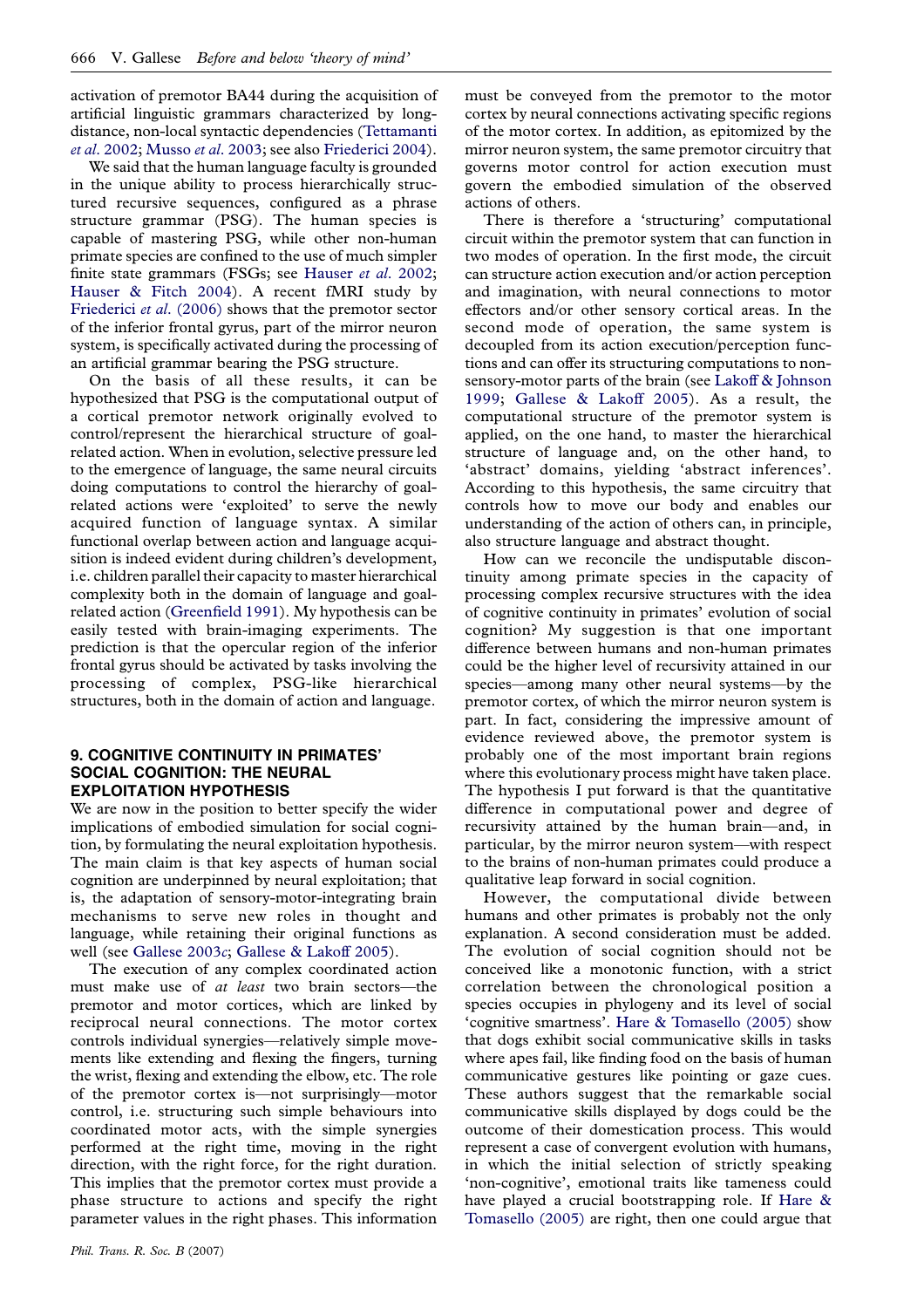<span id="page-8-0"></span>the specific social cognitive endowments of our species are the evolutionary outcome of the selection of mechanisms that are not intrinsically cognitive or, at the very least, certainly not mind-reading specific.

The appeal of the present hypothesis consists in its parsimony. Embodied simulation and its neural underpinnings may well fall short of providing a thorough account of what is implied in our sophisticated social cognitive skills. However, I believe that the evidence presented here indicates that embodied mechanisms involving the activation of the premotor system, of which the mirror neuron system is a part, do play a major role in social cognition.

#### 10. CONCLUSIONS

Our sophisticated mind-reading abilities probably involve the activation of large regions of our brain, certainly larger than a putative and domain-specific theory of mind module. My point is that these brain sectors do encompass the premotor system and, in particular, the mirror neuron system. The social use of language is one of the most powerful cognitive tools to understand others' minds. Embodied simulation mechanisms are involved in language processing, and might also be crucial in the course of the long learning process children require to become fully competent in how to use folk psychology. This learning process greatly benefits from the repetitive exposure to the narration of stories about the actions of various characters (for a putative role of narrative practices in the development of a competent use of folk psychology, see [Hutto 2004\)](#page-9-0).

As suggested by Arciero (2006), to imbue words with meaning requires a fusion between the articulated sound of words and the shared meaning of action. Embodied simulation does exactly that. Furthermore, and most importantly, embodied simulation and the mirror neuron system underpinning it provide the means to share communicative intentions, meaning and reference, thus granting the parity requirements of social communication [\(Tomasello](#page-10-0) et al. 2005).

As I have argued elsewhere ([Gallese 2006;](#page-9-0) [Gallese &](#page-9-0) Umiltà 2006), the automatic translation of the folkpsychology-inspired 'flow charts' into encapsulated brain modules, specifically adapted to mind-reading abilities, should be carefully scrutinized. Language can typically play ontological tricks by means of its 'constitutiveness'; that is, its capacity to give an apparent ontological status to the concepts words embody (Bruner 1986, p. 64). Space can provide an illuminating example of how our language-based definitions do not necessarily translate into real entities in the brain. Space, although unitary when examined introspectively, is not represented in the brain as a single multipurpose map. There is no central processing unit for space in our brain to support the unitary idea of it that humans entertain. On the contrary, in the brain there are numerous spatial maps (see [Rizzolatti](#page-10-0) et al[. 1997](#page-10-0)). The same might be true for our languagemediated definition of what it means to mind-read, namely the employment of the cognitive tools of folk psychology. We can do better than merely looking for the brain location of intentions, beliefs and desires as

such. A more promising and potentially fruitful strategy lies in the comparative study of the role played in social cognition by the premotor system of primate brains.

This work was supported by MIUR (Ministero Italiano dell'Istruzione, dell'Universita` e della Ricerca), and also this work, being a part of the European Science Foundation EUROCORES Programme OMLL, was supported by the funds to V.G. from the Italian C.N.R.

#### **REFERENCES**

- Arbib, M. A. 2005 From monkey-like action recognition to human language: an evolutionary framework for neurolinguistics. Behav. Brain Sci. 28, 105–168. ([doi:10.1017/](http://dx.doi.org/doi:10.1017/S0140525X05000038) [S0140525X05000038\)](http://dx.doi.org/doi:10.1017/S0140525X05000038)
- Arciero, G. 2006 Sulle tracce disé. Milano, Italy: Bollati-Boringhieri.
- Aziz-Zadeh, L., Cattaneo, L., Rochat, M. & Rizzolatti, G. 2005 Covert speech arrest induced by rTMS over both motor and nonmotor left hemisphere frontal sites. *J. Cogn. Neurosci*. 17, 928–938. [\(doi:10.1162/0898929054021157\)](http://dx.doi.org/doi:10.1162/0898929054021157)
- Barsalou, L. W. 1999 Perceptual symbol systems. Behav. Brain Sci. 22, 577–609. ([doi:10.1017/S0140525X99002149\)](http://dx.doi.org/doi:10.1017/S0140525X99002149)
- Bernardis, P. & Gentilucci, M. 2006 Speech and gesture share the same communication system. Neuropsychologia 44, 178–190. ([doi:10.1016/j.neuropsychologia.2005.05.007](http://dx.doi.org/doi:10.1016/j.neuropsychologia.2005.05.007))
- Bickerton, D. 1995 Language and human behavior. Seattle, WA: University of Washington Press.
- Bookheimer, S. 2002 Functional MRI of language: new approaches to understanding the cortical organization of semantic processing. Annu. Rev. Neurosci. 25, 151-188. ([doi:10.1146/annurev.neuro.25.112701.142946\)](http://dx.doi.org/doi:10.1146/annurev.neuro.25.112701.142946)
- Borghi, A. M., Glenberg, A. M. & Kaschak, M. P. 2004 Putting words in perspective. Mem. Cognit. 32, 863–873.
- Bruner, J. 1986 Actual minds, possible worlds. Cambridge, MA: Harvard University Press.
- Bruner, J. 1990 Acts of meaning. Cambridge, MA: Harvard University Press.
- Buccino, G. et al. 2001 Action observation activates premotor and parietal areas in a somatotopic manner: an fMRI study. Eur. J. Neurosci. 13, 400-404. ([doi:10.1046/j.1460-](http://dx.doi.org/doi:10.1046/j.1460-9568.2001.01385.x) [9568.2001.01385.x\)](http://dx.doi.org/doi:10.1046/j.1460-9568.2001.01385.x)
- Buccino, G., Lui, F., Canessa, N., Patteri, I., Lagravinese, G., Benuzzi, F., Porro, C. A. & Rizzolatti, G. 2004a Neural circuits involved in the recognition of actions performed by nonconspecifics: an fMRI study. *J. Cogn. Neurosci*. 16, 114–126. [\(doi:10.1162/089892904322755601](http://dx.doi.org/doi:10.1162/089892904322755601))
- Buccino, G., Vogt, S., Ritzl, A., Fink, G. R., Zilles, K., Freund, H.-J. & Rizzolatti, G. 2004b Neural circuits underlying imitation learning of hand actions: an eventrelated fMRI study. Neuron 42, 323–334. ([doi:10.1016/](http://dx.doi.org/doi:10.1016/S0896-6273(04)00181-3) [S0896-6273\(04\)00181-3](http://dx.doi.org/doi:10.1016/S0896-6273(04)00181-3))
- Buccino, G., Riggio, L., Melli, G., Binkofski, F., Gallese, V. & Rizzolatti, G. 2005 Listening to action-related sentences modulates the activity of the motor system: a combined TMS and behavioral study. Cogn. Brain Res. 24, 355–363. ([doi:10.1016/j.cogbrainres.2005.02.020\)](http://dx.doi.org/doi:10.1016/j.cogbrainres.2005.02.020)
- Buxbaum, L. J., Kyle, K. M. & Menon, R. 2005 On beyond mirror neurons: internal representations subserving imitation and recognition of skilled object-related actions in humans. Cogn. Brain Res. 25, 226–239. ([doi:10.1016/](http://dx.doi.org/doi:10.1016/j.cogbrainres.2005.05.014) [j.cogbrainres.2005.05.014](http://dx.doi.org/doi:10.1016/j.cogbrainres.2005.05.014))
- Calvo-Merino, B., Glaser, D. E., Grezes, J., Passingham, R. E. & Haggard, P. 2005 Action observation and acquired motor skills: an FMRI study with expert dancers. Cerebral Cortex 15, 1243–1249. ([doi:10.1093/cercor/bhi007\)](http://dx.doi.org/doi:10.1093/cercor/bhi007)
- Chambers, C. G., Tanenhaus, M. K. & Magnuson, J. S. 2004 Actions and affordances in syntactic ambiguity resolution. J. Mem. Lang. 30, 687–696.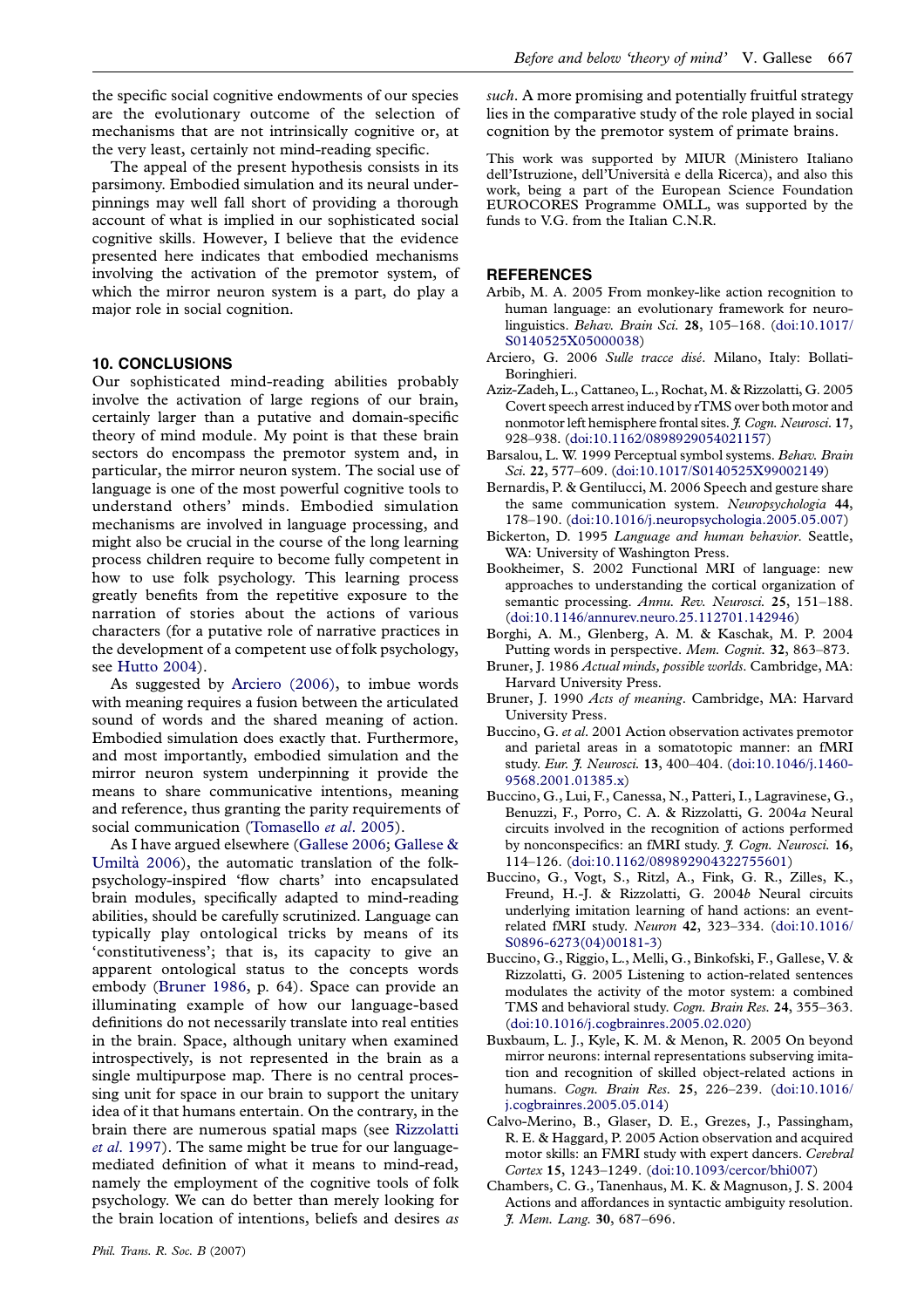- <span id="page-9-0"></span>Corballis, M. C. 2002 From hand to mouth: the origins of language. Princeton, NJ: Princeton University Press.
- Corballis, M. C. 2004 FOXP2 and the mirror system. Trends Cogn. Sci. 8, 95–96. ([doi:10.1016/j.tics.2004.01.007\)](http://dx.doi.org/doi:10.1016/j.tics.2004.01.007)
- di Pellegrino, G., Fadiga, L., Fogassi, L., Gallese, V. & Rizzolatti, G. 1992 Understanding motor events: a neurophysiological study. Exp. Brain Res. 91, 176–180. ([doi:10.1007/BF00230027](http://dx.doi.org/doi:10.1007/BF00230027))
- Fadiga, L., Craighero, L., Buccino, G. & Rizzolatti, G. 2002 Speech listening specifically modulates the excitability of tongue muscles: a TMS study. Eur. J. Neurosci. 15, 399–402. [\(doi:10.1046/j.0953-816x.2001.01874.x](http://dx.doi.org/doi:10.1046/j.0953-816x.2001.01874.x))
- Feldman, J. & Narayanan, S. 2004 Embodied meaning in a neural theory of language. Brain Lang. 89, 385–392. ([doi:10.1016/S0093-934X\(03\)00355-9\)](http://dx.doi.org/doi:10.1016/S0093-934X(03)00355-9)
- Ferrari, P. F., Gallese, V., Rizzolatti, G. & Fogassi, L. 2003 Mirror neurons responding to the observation of ingestive and communicative mouth actions in the monkey ventral premotor cortex. Eur. J. Neurosci. 17, 1703-1714. ([doi:10.](http://dx.doi.org/doi:10.1046/j.1460-9568.2003.02601.x) [1046/j.1460-9568.2003.02601.x](http://dx.doi.org/doi:10.1046/j.1460-9568.2003.02601.x))
- Ferrari, P. F., Maiolini, C., Addessi, E., Fogassi, L. & Visalberghi, E. 2005 The observation and hearing of eating actions activates motor programs related to eating in macaque monkeys. Behav. Brain Res. 161, 95–101. ([doi:10.1016/j.bbr.2005.01.009](http://dx.doi.org/doi:10.1016/j.bbr.2005.01.009))
- Fodor, J. 1983 The modularity of mind. Cambridge, MA: MIT Press.
- Fodor, J. 1998 Concepts. Oxford, UK: Oxford University Press.
- Fogassi, L., Ferrari, P. F., Gesierich, B., Rozzi, S., Chersi, F. & Rizzolatti, G. 2005 Parietal lobe: from action organization to intention understanding. Science 302, 662-667. ([doi:10.1126/science.1106138\)](http://dx.doi.org/doi:10.1126/science.1106138)
- Friederici, A. D. 2004 Processing local transitions versus long-distance syntactic hierarchies. Trends Cogn. Sci. 8, 245–247. [\(doi:10.1016/j.tics.2004.04.013](http://dx.doi.org/doi:10.1016/j.tics.2004.04.013))
- Friederici, A. D., Bahlmann, J., Heim, S., Schubotz, R. I. & Anwander, A. 2006 The brain differentiates human and non-human grammars: functional localization and structural connectivity. Proc. Natl Acad. Sci. USA 103, 2458–2463. [\(doi:10.1073/pnas.0509389103](http://dx.doi.org/doi:10.1073/pnas.0509389103))
- Gallese, V. 2001 The "shared manifold" hypothesis: from mirror neurons to empathy. J. Conscious. Stud. 8, 33-50.
- Gallese, V. 2003a The manifold nature of interpersonal relations: the quest for a common mechanism. Phil. Trans. R. Soc. B 358, 517–528. ([doi:10.1098/rstb.2002.1234](http://dx.doi.org/doi:10.1098/rstb.2002.1234))
- Gallese, V. 2003b The roots of empathy: the shared manifold hypothesis and the neural basis of intersubjectivity. Psychopathology 36, 171–180. [\(doi:10.1159/000072786\)](http://dx.doi.org/doi:10.1159/000072786)
- Gallese, V. 2003c A neuroscientific grasp of concepts: from control to representation. Phil. Trans. R. Soc. B 358, 1231–1240. [\(doi:10.1098/rstb.2003.1315\)](http://dx.doi.org/doi:10.1098/rstb.2003.1315)
- Gallese, V. 2005a Embodied simulation: from neurons to phenomenal experience. Phenomenol. Cogn. Sci. 4, 23-48. ([doi:10.1007/s11097-005-4737-z](http://dx.doi.org/doi:10.1007/s11097-005-4737-z))
- Gallese, V. 2005 "Being like me": self-other identity, mirror neurons and empathy. In Perspectives on imitation: from cognitive neuroscience to social science, vol. 1 (eds S. Hurley & N. Chater), pp.101–118. Cambridge, MA: MIT Press.
- Gallese, V. 2006 Intentional attunement: a neurophysiological perspective on social cognition and its disruption in autism. Cogn. Brain Res. 1079, 15–24.
- Gallese, V. & Goldman, A. 1998 Mirror neurons and the simulation theory of mind-reading. Trends Cogn. Sci. 12, 493–501. [\(doi:10.1016/S1364-6613\(98\)01262-5](http://dx.doi.org/doi:10.1016/S1364-6613(98)01262-5))
- Gallese, V. & Lakoff, G. 2005 The brain's concepts: the role of the sensory-motor system in reason and language. Cogn. Neuropsychol. 22, 455–479.
- Gallese, V. & Umiltà, M. A. 2006 Cognitive continuity in primate social cognition. Biol. Theory 1, 25–30. ([doi:10.](http://dx.doi.org/doi:10.1162/biot.2006.1.1.25) [1162/biot.2006.1.1.25](http://dx.doi.org/doi:10.1162/biot.2006.1.1.25))
- Gallese, V., Fadiga, L., Fogassi, L. & Rizzolatti, G. 1996 Action recognition in the premotor cortex. Brain 119, 593–609. [\(doi:10.1093/brain/119.2.593\)](http://dx.doi.org/doi:10.1093/brain/119.2.593)
- Gallese, V., Fogassi, L., Fadiga, L. & Rizzolatti, G. 2002 Action representation and the inferior parietal lobule. In Attention and performance XIX (eds W. Prinz & B. Hommel), pp. 247–266. Oxford, UK: Oxford University Press.
- Gallese, V., Keysers, C. & Rizzolatti, G. 2004 A unifying view of the basis of social cognition. Trends Cogn. Sci. 8, 396–403. [\(doi:10.1016/j.tics.2004.07.002\)](http://dx.doi.org/doi:10.1016/j.tics.2004.07.002)
- Gentilucci, M. 2003 Grasp observation influences speech production. Eur. J. Neurosci. 17, 179-184. ([doi:10.1046/](http://dx.doi.org/doi:10.1046/j.1460-9568.2003.02438.x) [j.1460-9568.2003.02438.x](http://dx.doi.org/doi:10.1046/j.1460-9568.2003.02438.x))
- Gentilucci, M. & Corballis, M. C. 2006 From manual gesture to speech: a gradual transition. Neurosci. Biobehav. Rev. 30, 949–960. [\(doi:10.1016/j.neubiorev.2006.02.004](http://dx.doi.org/doi:10.1016/j.neubiorev.2006.02.004))
- Gentilucci, M., Benuzzi, F., Gangitano, M. & Grimaldi, S. 2001 Grasp with hand and mouth: a kinematic study on healthy subjects. *J. Neurophysiol.* **86**, 1685-1699.
- Gentilucci, M., Santunione, P., Roy, A. C. & Stefanini, S. 2004a Execution and observation of bringing a fruit to the mouth affect syllable pronunciation. Eur. J. Neurosci. 19, 190–202. [\(doi:10.1111/j.1460-9568.2004.03104.x\)](http://dx.doi.org/doi:10.1111/j.1460-9568.2004.03104.x)
- Gentilucci, M., Stefanini, S., Roy, A. C. & Santunione, P. 2004b Action observation and speech production: study on children and adults. Neuropsychologia 42, 1554–1567. ([doi:10.1016/j.neuropsychologia.2004.03.002](http://dx.doi.org/doi:10.1016/j.neuropsychologia.2004.03.002))
- Gentilucci, M., Bernardis, P., Crisi, G. & Volta, R. D. 2006 Repetitive transcranial magnetic stimulation of Broca's area affects verbal responses to gesture observation. J. Cogn. Neurosci. 18, 1059–1074. [\(doi:10.1162/jocn.](http://dx.doi.org/doi:10.1162/jocn.2006.18.7.1059) [2006.18.7.1059\)](http://dx.doi.org/doi:10.1162/jocn.2006.18.7.1059)
- Glenberg, A. M. 1997 What memory is for. Behav. Brain Sci. 20, 1–19. [\(doi:10.1017/S0140525X97000010\)](http://dx.doi.org/doi:10.1017/S0140525X97000010)
- Glenberg, A. M. & Kaschak, M. P. 2002 Grounding language in action. Psychon. Bull. Rev. 9, 558-565.
- Glenberg, A. M. & Robertson, D. A. 2000 Symbol grounding and meaning: a comparison of high-dimensional and embodied theories of meaning. *J. Mem. Lang.* 43, 379–401. [\(doi:10.1006/jmla.2000.2714\)](http://dx.doi.org/doi:10.1006/jmla.2000.2714)
- Goldin-Meadow, S. 1999 The role of gesture in communication and thinking. Trends Cogn. Sci. 3, 419–429. ([doi:10.](http://dx.doi.org/doi:10.1016/S1364-6613(99)01397-2) [1016/S1364-6613\(99\)01397-2\)](http://dx.doi.org/doi:10.1016/S1364-6613(99)01397-2)
- Greenfield, P. M. 1991 Language, tools, and brain: the ontogeny and phylogeny of hierarchically organized sequential behavior. Behav. Brain Sci. 14, 531-550.
- Hare, B. & Tomasello, M. 2005 Human-like social skills in dogs? Trends Cogn. Sci. 9, 439–444. ([doi:10.1016/j.tics.](http://dx.doi.org/doi:10.1016/j.tics.2005.08.010) [2005.08.010](http://dx.doi.org/doi:10.1016/j.tics.2005.08.010))
- Hauk, O. & Pulvermüller, F. 2004 Neurophysiological distinction of action words in the fronto-central cortex. Hum. Brain Mapp. 21, 191–201. ([doi:10.1002/hbm.10157](http://dx.doi.org/doi:10.1002/hbm.10157))
- Hauk, O., Johnsrude, I. & Pulvermüller, F. 2004 Somatotopic representation of action words in human motor and premotor cortex. Neuron 41, 301–307. ([doi:10.1016/](http://dx.doi.org/doi:10.1016/S0896-6273(03)00838-9) [S0896-6273\(03\)00838-9](http://dx.doi.org/doi:10.1016/S0896-6273(03)00838-9))
- Hauser, M. D. & Fitch, W. T. 2004 Computational constraints on syntactic processing in a non-human primate. Science 303, 377–380. [\(doi:10.1126/science.](http://dx.doi.org/doi:10.1126/science.1089401) [1089401](http://dx.doi.org/doi:10.1126/science.1089401))
- Hauser, M. D., Chomsky, N. & Fitch, W. T. 2002 The faculty of language: what is it, who has it, and how did it evolve? Science 298, 1569–1579. [\(doi:10.1126/science.](http://dx.doi.org/doi:10.1126/science.298.5598.1569) [298.5598.1569](http://dx.doi.org/doi:10.1126/science.298.5598.1569))
- Hutto, D. H. 2004 The limits of spectatorial folk psychology. Mind Lang. 19, 548–573.